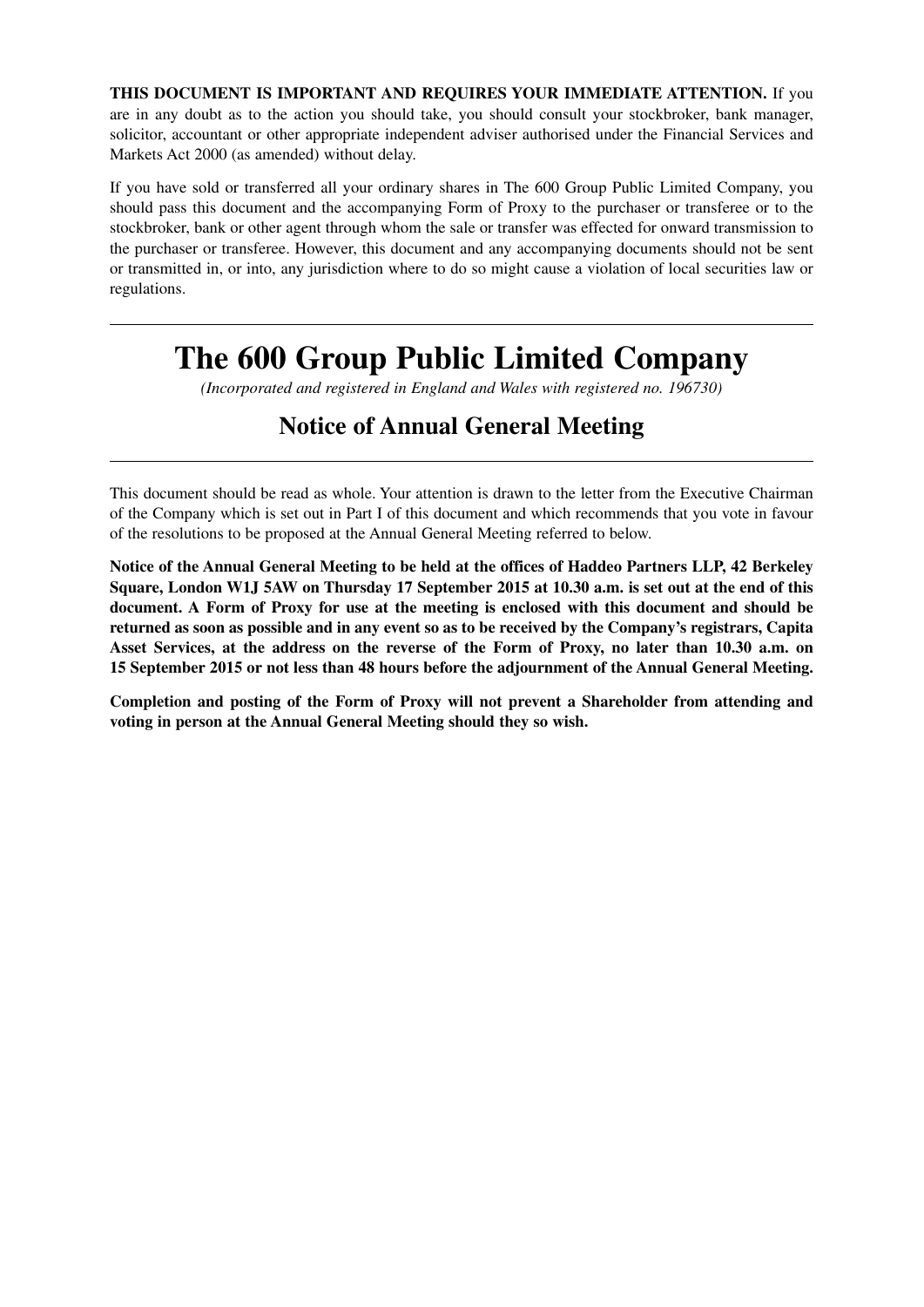## **Definitions**

| Act                               | the Companies Act 2006                                                                                                                           |
|-----------------------------------|--------------------------------------------------------------------------------------------------------------------------------------------------|
| <b>AIM</b>                        | the AIM market of the London Stock Exchange                                                                                                      |
| <b>Annual General Meeting</b>     | the annual general meeting of the Company, notice of which is set<br>out at the end of this document and including any adjournment(s)<br>thereof |
| <b>Annual Report and Accounts</b> | the annual report and accounts of the Company for the period ended<br>28 March 2015                                                              |
| <b>Articles</b>                   | the articles of association of the Company adopted by special<br>resolution on 29 September 2010 (as amended from time to time)                  |
| <b>Board</b>                      | the board of Directors of the Company as at the date of this<br>document                                                                         |
| Company                           | The 600 Group Public Limited Company                                                                                                             |
| <b>Directors</b>                  | the directors of the Company as at the date of this document                                                                                     |
| <b>Form of Proxy</b>              | the form of proxy accompanying this document relating to the<br><b>Annual General Meeting</b>                                                    |
| Group                             | the Company and its subsidiaries                                                                                                                 |
| <b>London Stock Exchange</b>      | London Stock Exchange plc                                                                                                                        |
| <b>Ordinary Shares</b>            | ordinary shares of 1p each in the capital of the Company                                                                                         |
| <b>Registrar of Companies</b>     | the Registrar of Companies under the Act                                                                                                         |
| <b>Shareholders</b>               | the holders of Ordinary Shares                                                                                                                   |
| <b>UK or the United Kingdom</b>   | the United Kingdom of England, Wales, Scotland and Northern<br>Ireland                                                                           |
| £                                 | Great British pounds, the basic unit of currency in the United<br>Kingdom                                                                        |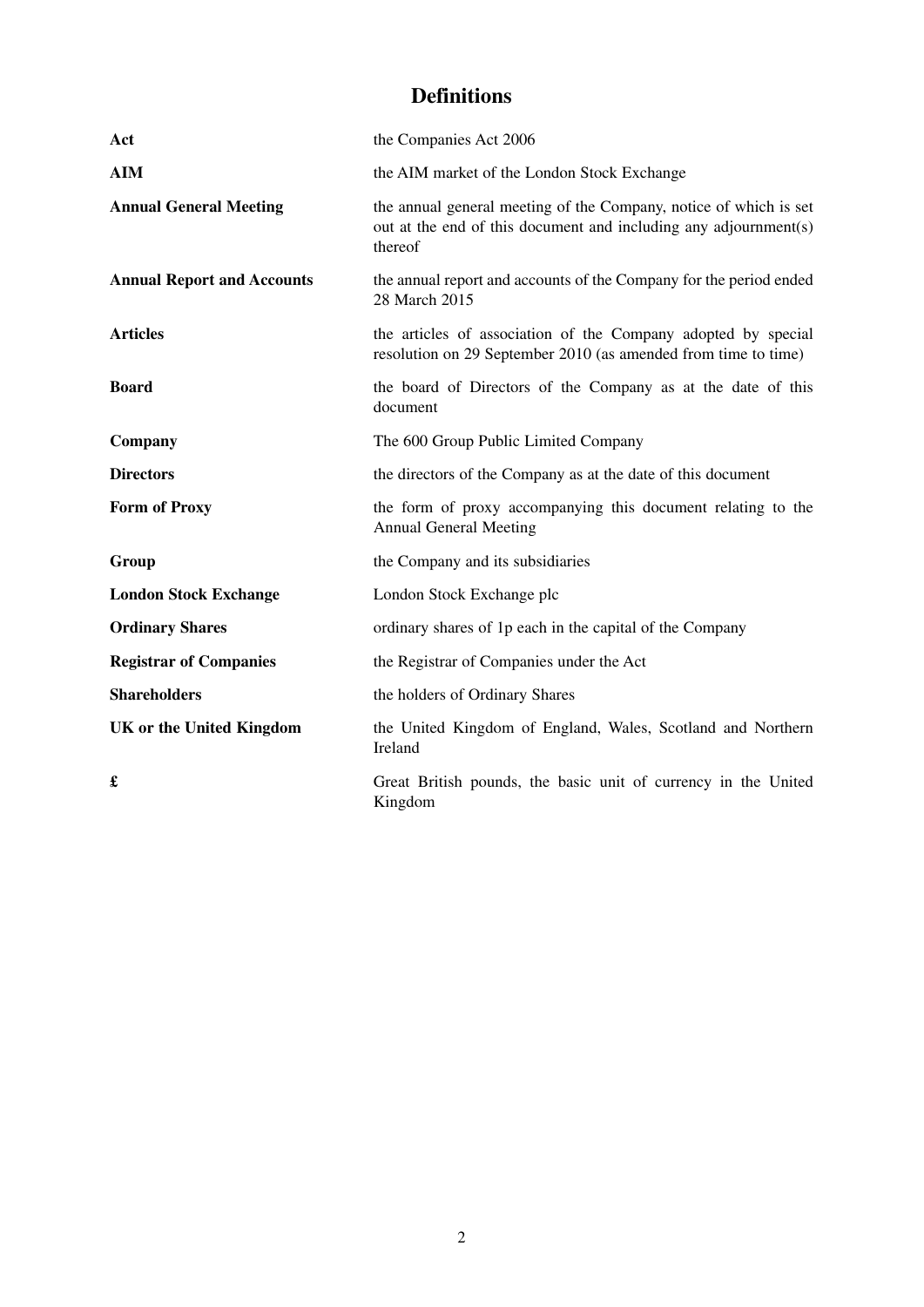### **Part I**

## **Letter from the Executive Chairman of The 600 Group Public Limited Company**

Registered no.196730

*Registered Office:* 1 Union Works Union Street Heckmondwike West Yorkshire WF16 0HL

**To holders of ordinary shares in The 600 Group Public Limited Company**

18 August 2015

#### **Dear Shareholder**

#### **Annual General Meeting**

A formal notice of the ninety-first Annual General Meeting of the Company to be held at the offices of Haddeo Partners LLP, 42 Berkeley Square, London W1J 5AW on 17 September 2015 at 10.30 a.m. and a Form of Proxy for use at the Annual General Meeting accompany this letter. A copy of the Annual Report and Accounts will be sent or made available to members in advance of the Annual General Meeting.

Each shareholder registered on the register of members of the Company at 6.00 p.m. on 15 September 2015 is entitled to vote on the resolutions contained in the notice of the Annual General Meeting. If you would like to vote on the resolutions but cannot come to the Annual General Meeting, please fill in the Form of Proxy sent to you with this document and return it to our registrars as soon as possible. They must receive it by 10.30 a.m. on 15 September 2015. Further information in relation to the Form of Proxy (including how to return a completed proxy instruction) is set out in the notice of Annual General Meeting and on the reverse of the Form of Proxy itself.

The notice sets out the resolutions to be proposed at the Annual General Meeting. Resolutions 1 to 7 are proposed as ordinary resolutions. This means that, for each of these resolutions to be passed, more than half the votes cast must be in favour of the resolutions. Resolutions 8 and 9 are proposed as special resolutions. This means that, for each of those resolutions to be passed, at least three-quarters of the votes cast must be in favour. The notes detailed below are intended to help you understand the effect and purpose of the resolutions.

#### *Resolution 1 – Report and accounts*

The Act requires the directors of a public company in respect of each financial year to lay the accounts and the reports of the Directors and the auditor before the company in general meeting. This gives Shareholders the opportunity to ask questions on the contents of the Annual Report and Accounts before voting on the resolution, which will be proposed as an ordinary resolution.

#### *Resolution 2 – Auditor*

This resolution, which will be proposed as an ordinary resolution, proposes the re-appointment of KPMG LLP to act as the Company's auditor until the conclusion of the next annual general meeting and, in accordance with standard practice, authorises the Directors to determine the auditor's remuneration.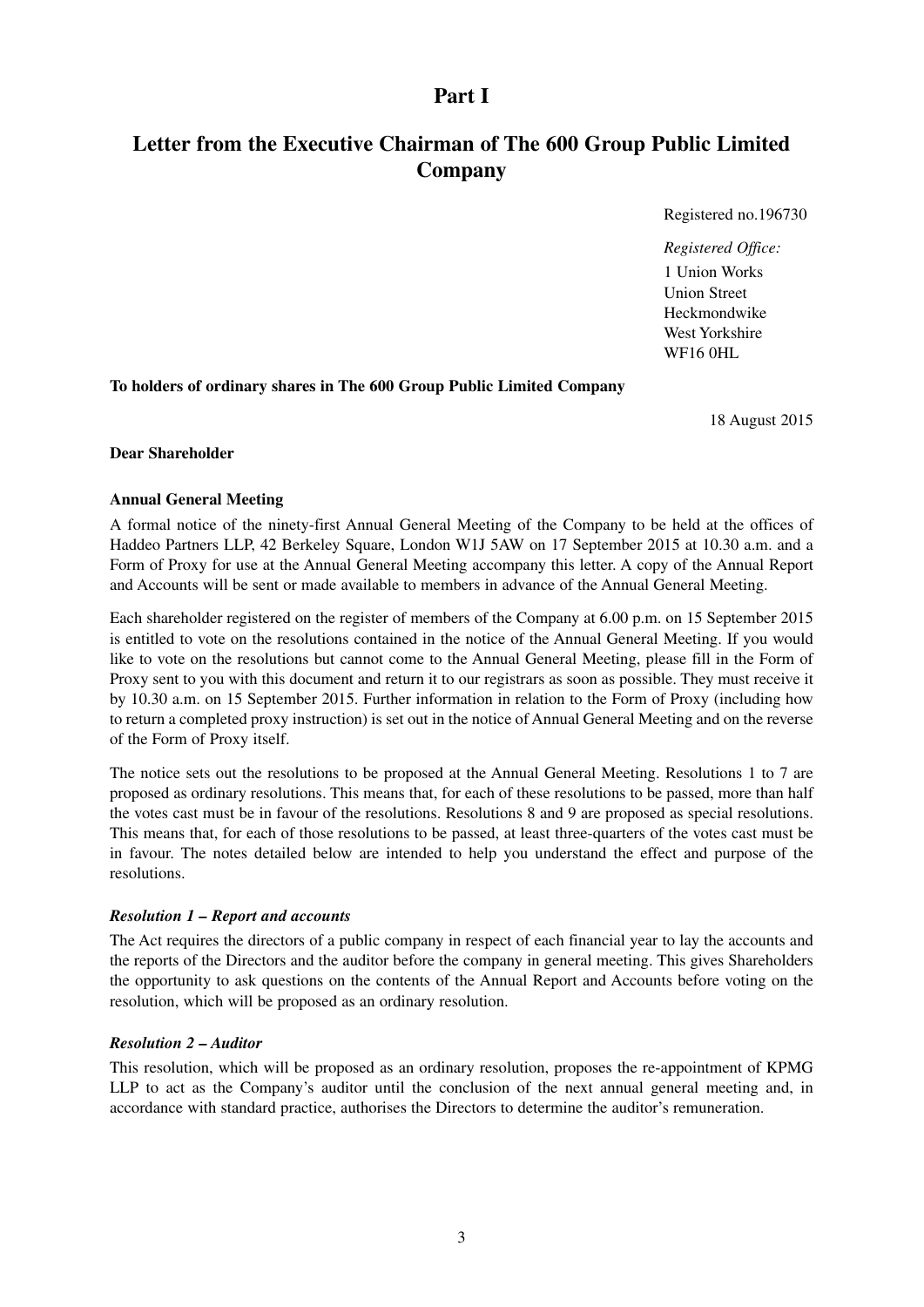#### *Resolutions 3 to 5 – Directors*

The Articles require each Director to retire at the third annual general meeting after which he was appointed or re-appointed. This year Mr. Neil Carrick and Mr. Stephen Rutherford shall retire and offer themselves for re-election as an Executive and a Non-Executive Director respectively of the Company. In addition Mr. Stephen Fiamma was appointed a Non-Executive Director of the Company by the Board subsequent to the last annual general meeting. As such, he will retire and offer himself for election as a Non-Executive Director of the Company.

Brief biographical details for each of Mr. Neil Carrick, Mr. Stephen Rutherford and Mr. Stephen Fiamma are included on page 11 of the Annual Report and Accounts.

Given the relevance and extent of their experience, the Directors are of the opinion that each of Mr. Neil Carrick and Mr. Stephen Rutherford should be re-elected and, in the case of Mr. Stephen Fiamma, elected, in each case, as directors of the Company.

#### *Resolution 6 – Authority to allot shares*

The Act provides that the Directors may not allot Ordinary Shares (or grant certain rights over Ordinary Shares) unless authorised to do so by the Company in general meeting or by its Articles (other than pursuant to an employee share scheme). The Directors' existing authority to allot Ordinary Shares, which was granted at the annual general meeting held on 17 September 2014 will expire at the end of the Annual General Meeting. This resolution, which is proposed as an ordinary resolution, proposes that the Directors are given authority to allot Ordinary Shares and other relevant securities up to an aggregate nominal amount of one half of the issued Ordinary Share capital of the Company as at the close of business on 17 August 2015 (being the latest practicable date prior to publication of this document) without obtaining further consent of its shareholders.

The authority shall expire at the close of the 2016 annual general meeting or, if sooner, on 17 December 2016 and will replace the authority granted to the Directors at last year's Annual General Meeting.

#### *Resolution 7 – Political donations*

Part 14 of the Act prohibits the Group from making political donations or from incurring political expenditure in respect of a political party or other political organisation or an independent election candidate unless authorised by Shareholders. Aggregate donations made by the Group of £5,000 or less during any 12 month period will not be caught by the relevant restrictions.

Neither the Company nor any of its subsidiaries have any intention of making any political donations or incurring any political expenditure. However, the penalties for breaching the legislation, even if inadvertent, are severe and the Act defines "political party", "political organisation", "political donation" and "political expenditure" widely. For example, bodies, such as those concerned with policy review and law reform or with the representation of the business community or sections of it, which the Company and/or its subsidiaries may see benefit in supporting, may be included in these definitions.

Accordingly, the Company wishes to ensure that neither it nor its subsidiaries inadvertently commits any breaches of the Act through the undertaking of routine activities, which would not normally be considered to result in the making of political donations and political expenditure being incurred.

This resolution, which is proposed as an ordinary resolution, does not authorise any specific donations or expenditure. As required by the Act, the Company will make disclosure in its next annual report of any political donations made, or political expenditure incurred, by it or any of its subsidiaries which (whether individually or in aggregate) exceeds  $\text{\pounds}2,000$ . The authority conferred by this resolution will expire at the end of next year's annual general meeting or, if sooner, on 17 December 2016.

#### *Resolution 8 – Authority to purchase own shares*

This resolution (which will be proposed as a special resolution) is to grant the Company authority to make market purchases of its own shares. The authority should not be taken to imply that shares will be purchased at any particular price or, indeed, at all. The authority will expire at the close of the 2016 annual general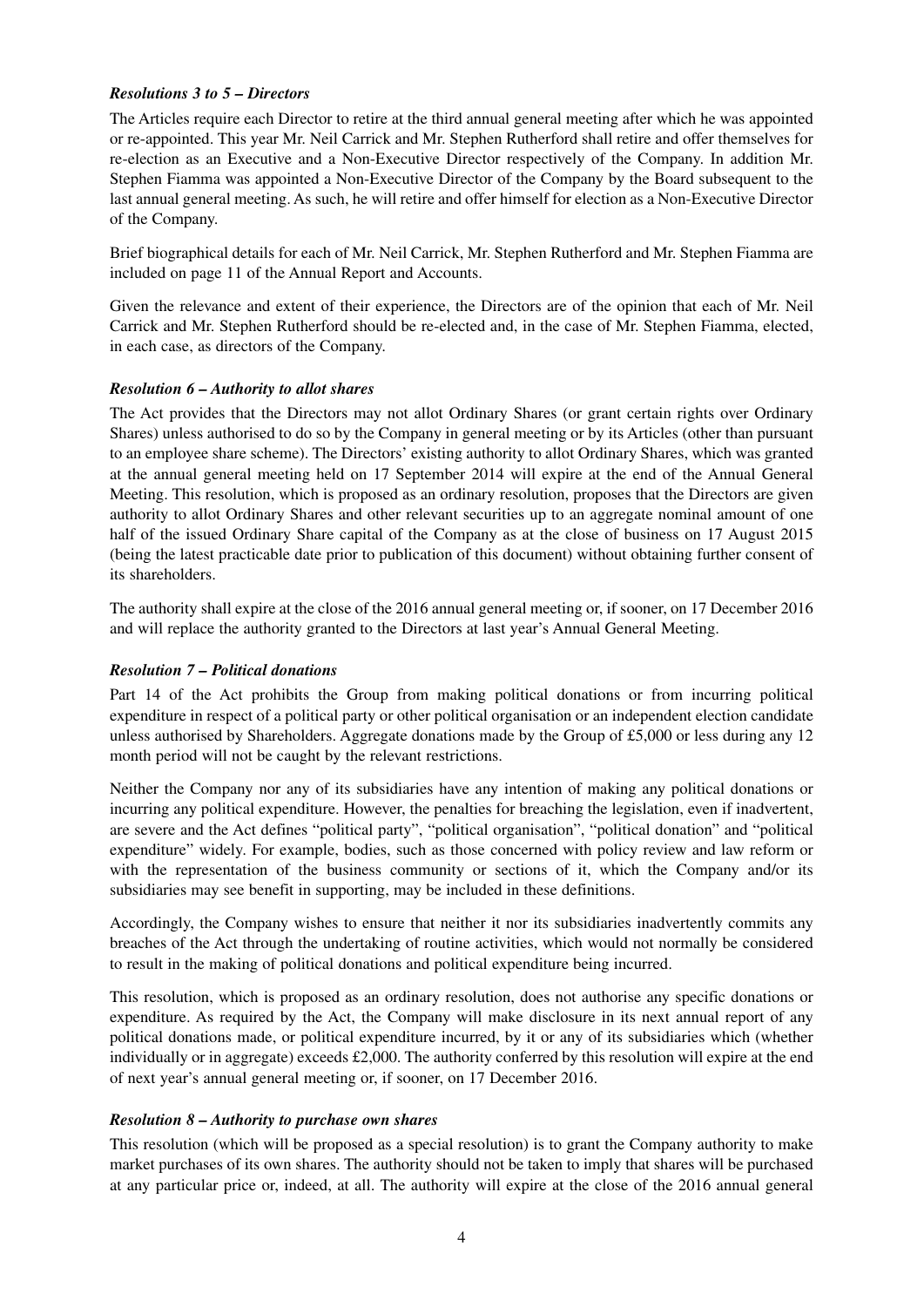meeting or, if sooner, on 17 December 2016. The resolution specifies the maximum number of shares which may be purchased (representing approximately 10 per cent. of the Company's issued Ordinary Share capital as at 17 August 2015 (being the latest practicable date prior to publication of this document)) and the maximum and minimum prices at which they may be bought, reflecting the requirements of the Act. The purchases will only be made on AIM. The Directors have not yet decided whether such shares, if repurchased, would be cancelled or taken into treasury, and a decision would be taken in the light of prevailing circumstances at the time the relevant repurchase is made. The Board will only exercise the power to make purchases of shares after consideration of the effects on earnings per share and the benefits for Shareholders generally.

#### *Resolution 9 – Disapplication of pre-emption rights*

The Act gives holders of Ordinary Shares, with limited but important exceptions, certain rights of preemption if the Directors wish to allot any equity securities for cash, or grant rights over any equity securities for cash or sell treasury shares for cash. The Directors believe that it is in the best interests of the Company that, as in previous years, the Board should have limited authority to allot some shares for cash without first having to offer such shares to existing Shareholders.

The Directors' current authority expires at the close of the Annual General Meeting and, accordingly, this resolution, which will be proposed as a special resolution, seeks to renew this authority on similar terms for a further period, expiring at the close of the 2016 annual general meeting or, if sooner, on 17 December 2016. The authority, if granted, gives the Directors power to allot shares without the application of these statutory pre-emption rights: first, in relation to offers of equity securities by way of rights issue, open offer or similar arrangements; and second, in relation to the allotment of equity securities for cash up to a maximum aggregate nominal amount of £92,357 (representing approximately 10 per cent. of the nominal value of the issued Ordinary Share capital of the Company as at 17 August 2015 (being the latest practicable date prior to publication of this document)).

#### **Recommendation**

Your Directors unanimously believe the proposals in relation to the resolutions to be proposed at the Annual General Meeting are in the best interests of the Company and its Shareholders as a whole and recommend Shareholders to vote in favour of the resolutions, as they intend to do in respect of their own beneficial shareholdings.

#### **Action to be taken**

All Shareholders are entitled to attend and vote on all resolutions at the Annual General Meeting. A Form of Proxy for use at the Annual General Meeting is enclosed. Whether or not you intend to be present at the meeting, you are requested to complete and return the Form of Proxy in accordance with the instructions printed thereon as soon as possible and in any event so that it is received by the Company's registrar, Capita Asset Services, PXS, 34 Beckenham Road, Beckenham, Kent, BR3 4TU no later than 10.30 a.m. on 15 September 2015. Completion and return of the Form of Proxy will not prevent you from attending the Annual General Meeting and voting in person should you wish.

Yours faithfully

**Paul Dupee** *Executive Chairman*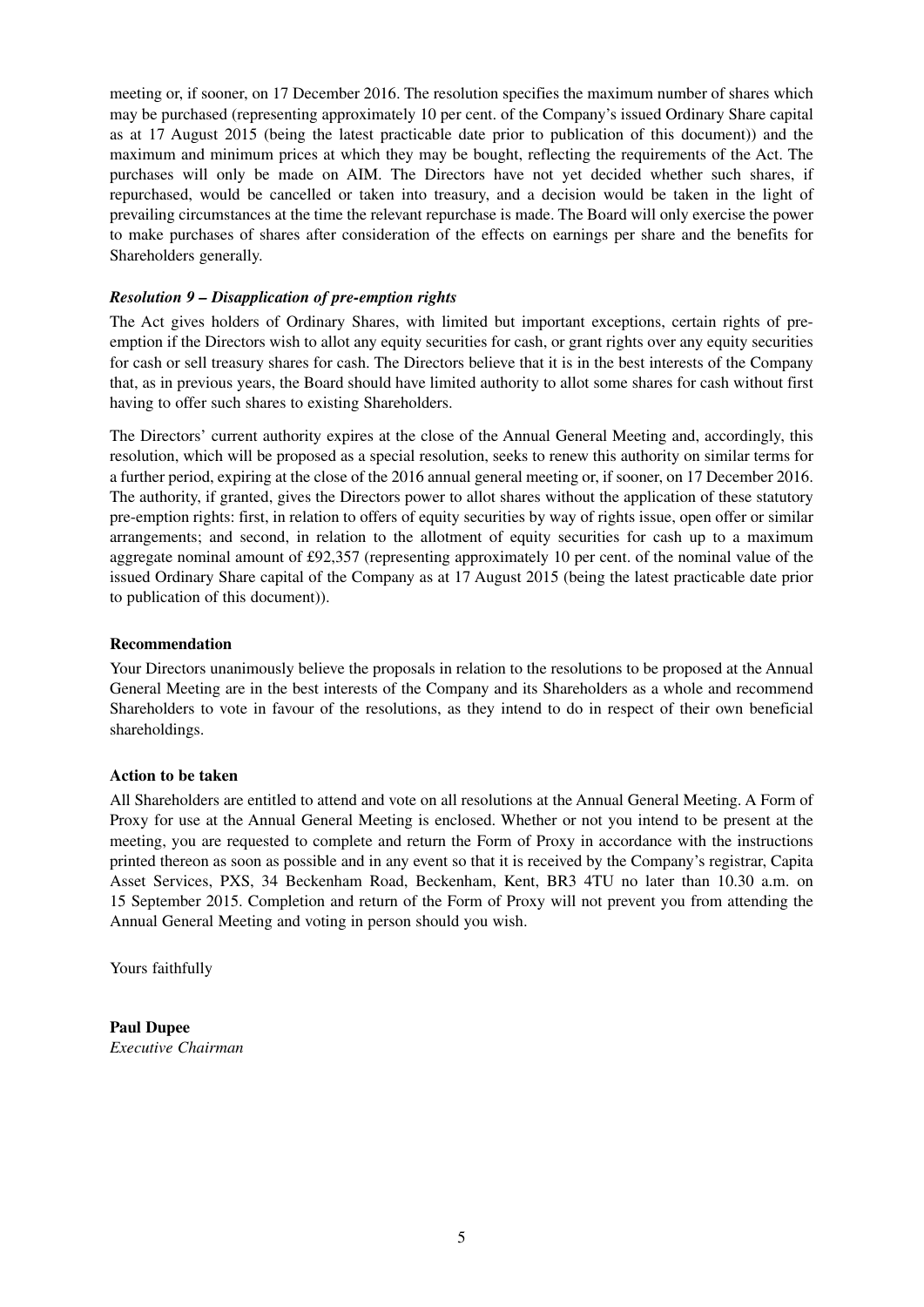### **Part II**

## **Notice of Annual General Meeting**

Notice is hereby given that the ninety-first Annual General Meeting of The 600 Group Public Limited Company (the "**Company**") will be held at the offices of Haddeo Partners LLP, 42 Berkeley Square, London W1J 5AW on 17 September 2015 at 10.30 am. The business to be brought before the Annual General Meeting will be to ask Shareholders to vote on the resolutions set out below, which, in the case of resolutions 1 to 7 are to be proposed as ordinary resolutions and, in the case of resolutions 8 and 9 are to be proposed as special resolutions:

- 1. To receive the accounts, together with the reports of the Directors and auditor, for the period ended 28 March 2015.
- 2. To re-appoint KPMG LLP as auditor of the Company to hold office from the conclusion of the Annual General Meeting until the conclusion of the next annual general meeting and to authorise the Directors to fix their remuneration.
- 3. To re-elect Mr. Neil Carrick as an Executive Director of the Company.
- 4. To re-elect Mr. Stephen Rutherford as a Non-Executive Director of the Company.
- 5. To elect Mr. Stephen Fiamma as a Non-Executive Director of the Company.
- 6. That, in substitution for all subsisting authorities given at the Company's last annual general meeting, the Directors be generally and unconditionally authorised, pursuant to and in accordance with section 551 of the Companies Act 2006, to exercise all powers of the Company to allot shares in the Company or grant rights to subscribe for, or convert any security into, shares in the Company up to an aggregate nominal amount of one half of the issued ordinary share capital of the Company as at the close of business on 17 August 2015 for a period expiring (unless previously revoked, varied or renewed) at the conclusion of the annual general meeting of the Company to be held in 2016 or, if sooner, on 17 December 2016, save that the Company may, before this authority expires, make any offer, agreement or arrangement which would or might require shares to be allotted or rights to be granted after such expiry and the Directors may allot shares or grant rights pursuant to such offer, agreement or arrangement as if this authority had not expired.
- 7. That, in accordance with section 366 of the Companies Act 2006 (the "Act"), the Company and all its subsidiaries at any time during the time that this resolution has effect be and are hereby authorised to:
	- (a) make political donations to political parties or independent election candidates not exceeding £20,000 in total;
	- (b) make political donations to political organisations other than political parties not exceeding £20,000 in total; and
	- (c) incur political expenditure not exceeding £20,000 in total,

provided that the aggregate amount of any such donations and expenditure shall not exceed £20,000 during the period beginning with the passing of this resolution and ending on the date of the annual general meeting of the Company to be held in 2016.

For the purposes of this resolution the terms "political donation", "independent election candidates", "political organisations" and "political expenditure" have the meanings set out in sections 363 to 365 of the Act.

8. That the Company be and is hereby generally and unconditionally authorised for the purposes of section 701 of the Act to make one or more market purchases (within the meaning of section 693(4)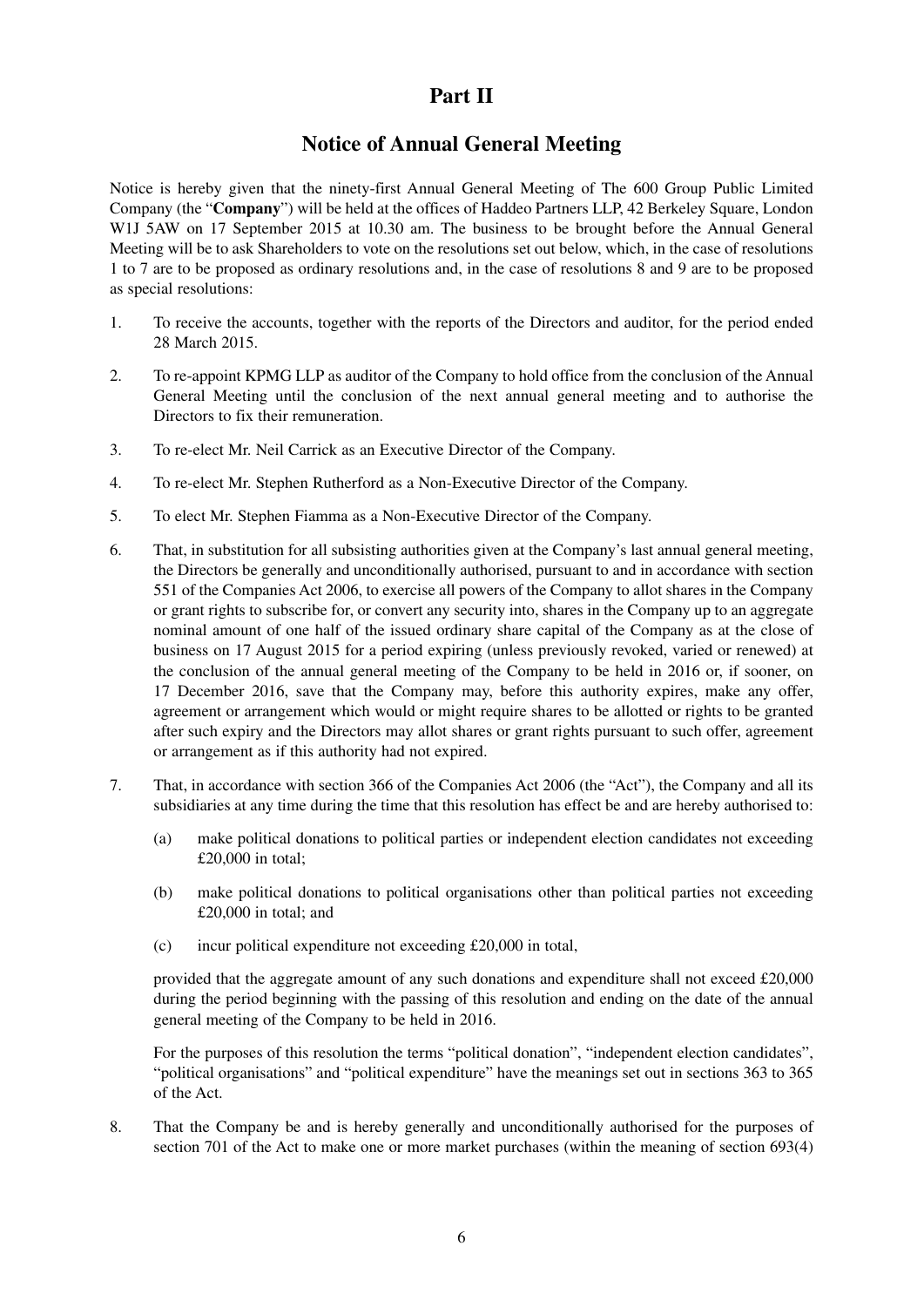of the Act) of ordinary shares of 1p each in the capital of the Company on such terms and in such manner as the Directors shall determine provided that:

- (a) the maximum aggregate number of ordinary shares authorised to be purchased is 9,235,795 (representing 10 per cent. of the Company's issued ordinary share capital as at the close of business on 17 August 2015);
- (b) the minimum price which may be paid for each such share is 1p per share (exclusive of expenses);
- (c) the maximum price which may be paid for an ordinary share shall not be more than 5 per cent. above the average of the middle market quotations for an ordinary share as derived from AIM for the five business days immediately preceding the date on which the ordinary share is purchased;
- (d) unless previously renewed, varied or revoked, this authority shall expire at the conclusion of the Company's next annual general meeting or, if sooner, on 17 December 2016; and
- (e) the Company may make a contract or contracts to purchase ordinary shares under the authority conferred prior to the expiry of such authority which will or may be executed wholly or partly after the expiry of such authority and may make a purchase of ordinary shares in pursuance of any such contract or contracts.
- 9. That, subject to the passing of resolution 6, the Directors be and they are hereby empowered pursuant to sections 570 and 573 of the Act to allot equity securities (within the meaning of section 560 of the Act) for cash pursuant to the authority conferred by resolution 6 as if section 561(1) of the Act did not apply to the allotment, provided that this power shall be limited to the allotment of equity securities:
	- (a) in connection with an offer of such securities by way of rights-issue to holders of ordinary shares in proportion (as nearly as may be practicable) to their respective holdings of such shares, but subject to such exclusions, limits, restrictions or other arrangements as the Directors may deem necessary or expedient in relation to fractional entitlements, treasury shares, record dates or any legal, regulatory or practical problems under the laws of any territory, or the requirements of any regulatory body or stock exchange; and
	- (b) otherwise than pursuant to sub-paragraph (a) above up to an aggregate nominal amount of £92,357 (representing approximately 10 per cent. of the Company's issued ordinary share capital as at the close of business on 17 August 2015 (being the last practicable date prior to the publication of this document)),

and shall expire (unless previously revoked, varied or renewed) at the conclusion of the next annual general meeting of the Company or, if sooner, on 17 December 2016, save that the Company may, before such expiry, make an offer or agreement which would or might require equity securities to be allotted after such expiry and the Directors may allot equity securities in pursuance of any such offer or agreement notwithstanding that the power conferred by this resolution has expired.

This power shall apply in relation to a sale of shares which is an allotment of equity securities by virtue of section 560(3) of the Act as if in the first paragraph of this resolution the words "pursuant to the authority conferred by resolution 6" were omitted.

By Order of the Board

#### **N R Carrick**

*Secretary*

18 August 2015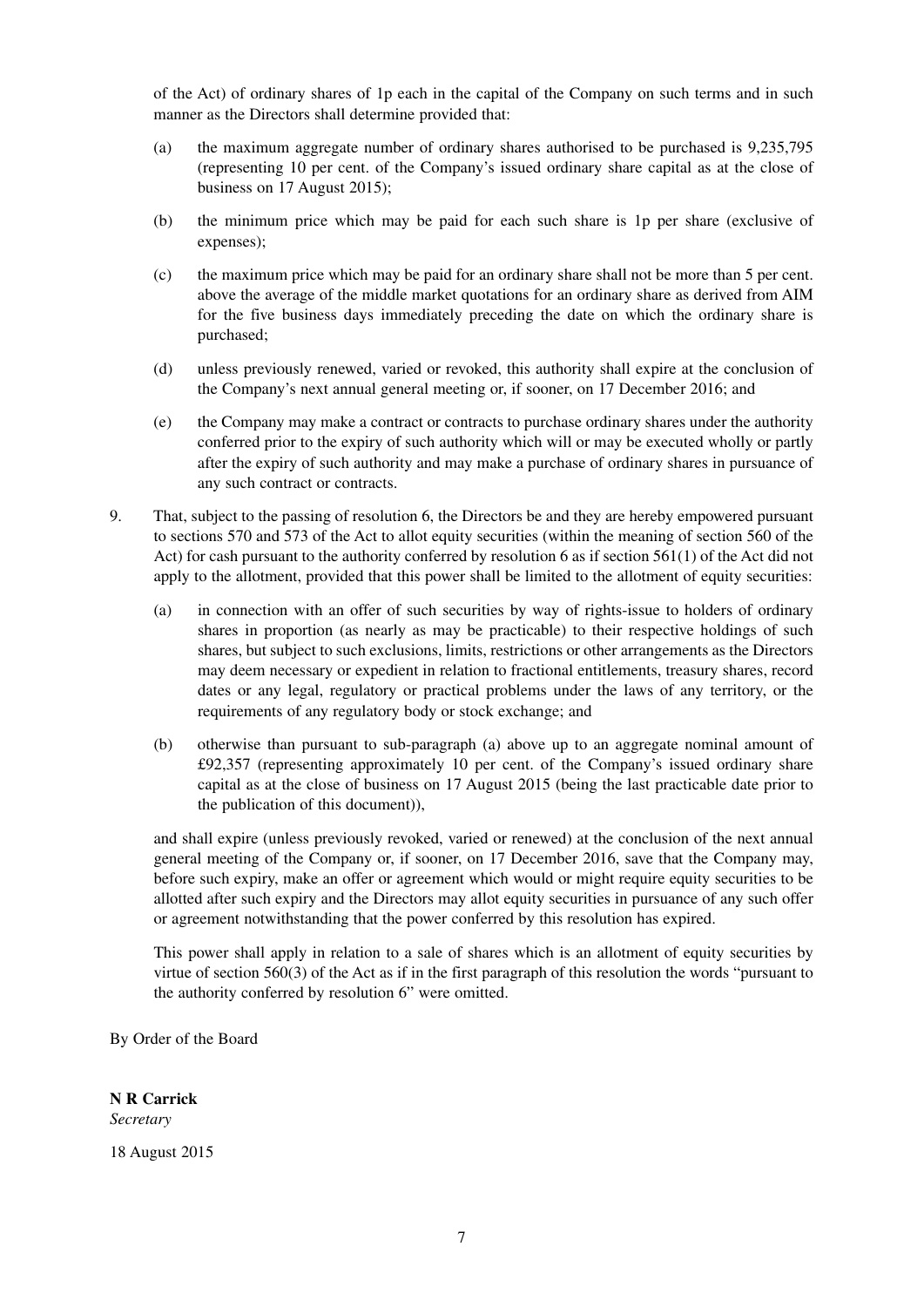#### **Notes**

A member entitled to attend and vote at the Annual General Meeting (the "Meeting") is entitled to appoint one or more proxies to attend, speak and vote instead of him. A member may appoint more than one proxy in relation to the Meeting, provided that each proxy is appointed to exercise the rights attached to a different share or shares held by that member. A proxy need not be a member of the Company. A form of proxy is enclosed with this notice. Instructions for use are printed on the Form of Proxy. If you require additional Forms of Proxy in order to appoint more than one proxy, please contact Capita Asset Services on 0871 664 0300. In order to be valid, Forms of Proxy and any power of attorney or other authority under which such Form of Proxy is completed and signed, or a notarially certified or office copy of such power or authority must be deposited (during normal business hours only) with the Company's registrar, Capita Asset Services, at the address on the reverse of the Form of Proxy, no later than 10.30 a.m. on 15 September 2015 or not less than 48 hours before the time of any adjournment of the Meeting, together with any authority under which it is completed and signed.

Any alterations to the Form of Proxy should be initialled.

The return by a holder of the relevant duly completed Form of Proxy will not preclude any such holder from attending in person and voting at the Meeting in person if the member is subsequently able to attend. If a member has appointed a proxy and attends the Meeting in person, the proxy appointment will automatically be terminated.

To change your proxy instructions simply submit a new proxy appointment using the methods described in these notes. Any amended proxy appointment must be received no later than 10.30 a.m. on 15 September 2015. If you have appointed a proxy using the hard copy Form of Proxy and would like to change the instructions using another hard copy proxy form, please contact Capita Asset Services on 0871 664 0300 and ask for another proxy form. If you submit more than one valid proxy appointment, the appointment received last before the latest time for the receipt of proxies will take precedence. If the Company is unable to determine which appointment was last validly received, none of them shall be treated as valid in respect of that share.

In order to revoke a proxy instruction you will need to inform the Company by sending notice in writing clearly stating your intention to revoke your proxy appointment to the addresses referred to above (accompanied by the power of attorney or other authority (if any) under which the revocation notice is signed or a notarially certified copy of such power or authority). The revocation notice must be received no later than 10.30 a.m. on 15 September 2015.

In the case of a member which is a company, the revocation notice must be executed under its common seal or signed on its behalf by an officer of the company or an attorney for the company.

If you attempt to revoke your proxy appointment but the revocation is received after the time specified above then your proxy appointment will remain valid.

In the case of joint holders of a share the vote of the senior who tenders a vote, whether in person or by proxy, shall be accepted to the exclusion of the votes of the other joint holders. For this purpose seniority is determined by the order in which the names of the holders stand in the register of members in respect of the joint holding.

CREST members who wish to appoint a proxy or proxies through the CREST electronic proxy appointment service may do so for the Meeting and any adjournment thereof by using the procedures described in the CREST Manual available on the Euroclear website. CREST personal members or other CREST sponsored members, and those CREST members who have appointed a voting service provider(s) should refer to their CREST sponsor or voting service provider(s), who will be able to take the appropriate action on their behalf.

In order for a proxy appointment, or instruction, made by means of CREST to be valid, the appropriate CREST message (a "CREST Proxy Instruction") must be properly authenticated in accordance with Euroclear UK & Ireland Limited's ("EUI") specifications and must contain the information required for such instructions, as described in the CREST Manual. The message regardless of whether it relates to the appointment of a proxy or to an amendment to the instruction given to a previously appointed proxy must, in order to be valid, be transmitted so as to be received by the issuer's agent (ID RA 10) by the latest time(s) for receipt of proxy appointments specified in the Notice of Meeting. For this purpose, the time of receipt will be taken to be the time (as determined by the timestamp applied to the message by the CREST Applications Host) from which the issuer's agent is able to retrieve the message by enquiry to CREST in the manner prescribed by CREST. The Company may treat as invalid a CREST Proxy Instruction in the circumstances set out in Regulation 35(5) of the Uncertificated Securities Regulations 2001. CREST members and where applicable, their CREST sponsors or voting service providers should note that EUI does not make available special procedures in CREST for any particular messages. Normal system timings and limitations will therefore apply in relation to the input of CREST Proxy instructions. It is therefore the responsibility of the CREST member concerned to take (or, if the CREST member is a CREST personal member or sponsored member or has appointed a voting service provider(s), to procure that his or her CREST sponsor or voting service provider(s) take(s)) such action as shall be necessary to ensure that a message is transmitted by means of the CREST system by any particular time. In this connection, CREST members and, where applicable, their CREST sponsors or voting service providers are referred, in particular, to those sections of the CREST Manual concerning practical limitations of the CREST system and timings.

Pursuant to Regulation 41 of the Uncertificated Securities Regulations 2001, the time by which a person must be entered on the register of members in order to have the right to attend and vote at the Meeting is 6.00 p.m. on 15 September 2015 (being not more than 48 hours prior to the time fixed for the Meeting) or, if the Meeting is adjourned, such time (being not more than 48 hours prior to the time set for the adjourned Meeting) as shall be fixed by the Company. Such members may only cast votes in respect of shares held at such time. Changes to entries on the register of members after that time will be disregarded in determining the right of any person to attend or vote at the Meeting.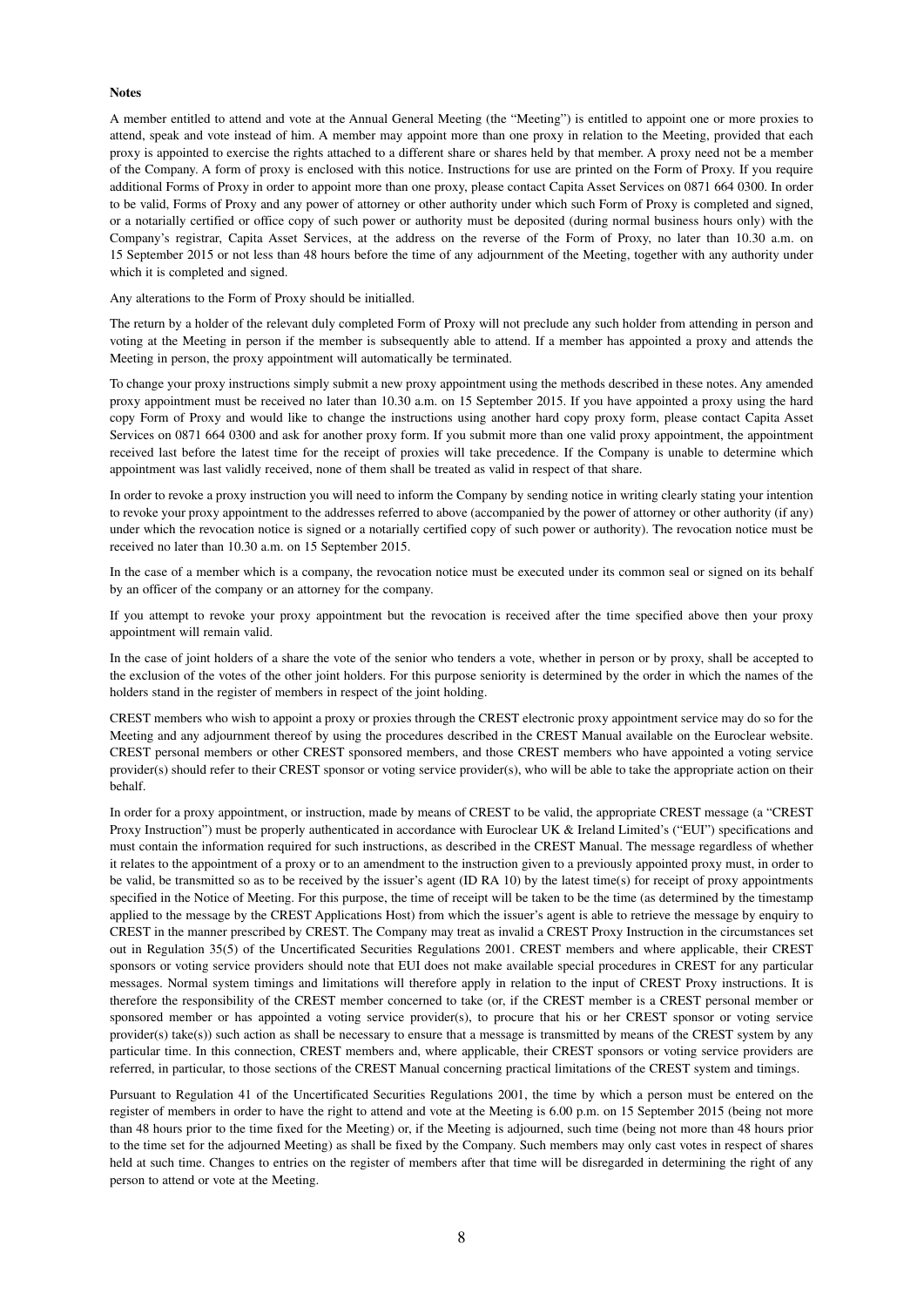In the case of a shareholder which is a company, the Form of Proxy must be executed under its common seal or signed on its behalf by an officer of the company or an attorney for the company. Any corporation which is a member of the Company can appoint one or more corporate representatives who may exercise on its behalf all of its powers as a member provided that, where more than one such representative is duly appointed, they do not do so in relation to the same shares. Arrangements will be put in place at the Meeting in order to facilitate voting by representatives of members which are corporations on a poll (if required) in accordance with the procedures set out in the Institute of Chartered Secretaries and Administrators' January 2008 guidance note on "Proxies & Corporate Representatives at General Meetings".

The terms of appointment of the executive and non-executive directors of the Company and the register of directors' interests in the share capital of the Company will be available for inspection by shareholders at the Company's registered office at 1 Union Works, Union Street, Heckmondwike, West Yorkshire, WF16 0HL during normal business hours on weekdays (Saturdays and public holidays excepted) from the date of this notice until the conclusion of the Meeting and at the place of the Meeting for at least 15 minutes prior to and until the end of the Meeting.

As at close of business on 17 August 2015 the Company's issued ordinary share capital consisted of 92,357,957 ordinary shares of 1p each (carrying one vote each). Therefore, the total number of voting rights in the Company as at that date was 92,357,957. As at 17 August 2015, the Company held no ordinary shares in treasury.

Any member attending the Meeting has the right to ask questions. The Company must cause to be answered any such question relating to the business being dealt with at the Meeting but no such answer need be given if (a) to do so would interfere unduly with the preparation for the Meeting or involve the disclosure of confidential information, (b) the answer has already been given on a website in the form of an answer to a question, or (c) it is undesirable in the interests of the company or the good order of the Meeting that the question be answered.

A copy of this notice, and other information required by s.311A Companies Act 2006, can be found on the Company's website at www.600group.com

Members who have general enquiries about the Meeting should call Capita Asset Services on 0871 664 0300. No other means of communication will be accepted.

You may not use any electronic address provided in this notice of Annual General Meeting or any related documents (including the Form of Proxy) for communicating with the Company for any purposes other than those expressly stated.